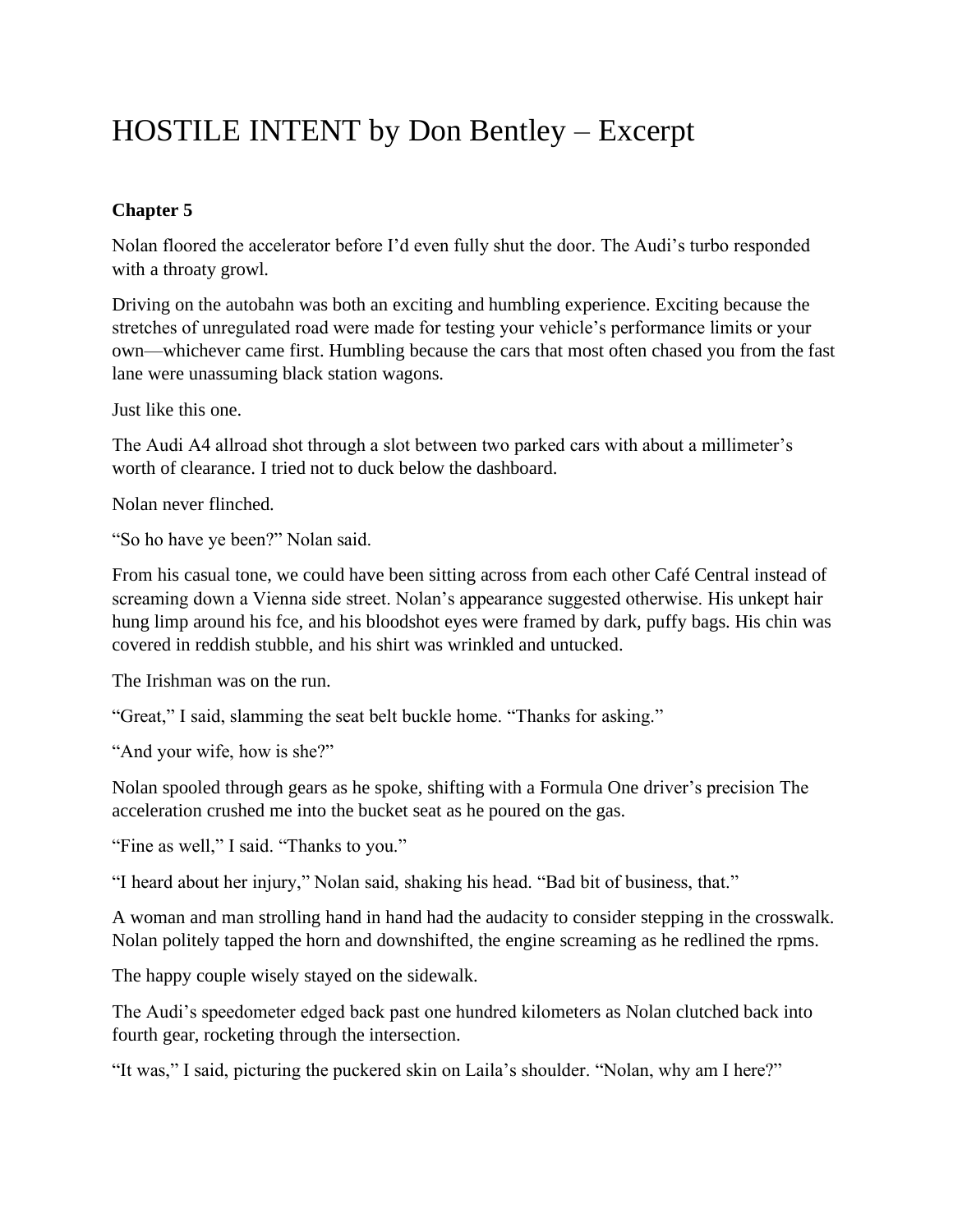"Cutting to the chase, are we?" Nolan said, careening around another corner. "Fine. I need help, and I have information to trade for it."

"What kind of information?"

"The Russian kind. The KGB is up to their old tricks."

"Don't you mean the SVR?" I said. "The KGB dissolved with the Soviet Union back in the nineties."

"Bah. New name. Same men."

Nolan spun the wheel violently to the left, turning off the main drag into a narrow alley. "Now be a good lad and grab the hardware beneath your seat. We're in a spot of trouble."

By *spot of trouble*, Nolan seemed to be indicating the two cars parked nose-to-nose in a makeshift roadblock fifty meters in front of us. A pair of plainclothesmen stood in front of the cars. Even if they hadn't been carrying the collapsible-stock version of the AK-74 in the loose, easy grip of men accustomed to pointing guns at others for a living, their affiliation was plain. If you knew what to look for, that is. Slavic features and cheap suits bunched across thick shoulders and arms. Not to mention the twin looks of disdain for which their kind was famous. Whether they were in the employ of a billionaire oligarch or the nation-state that bequeathed them mattered little.

The gunmen were Russian hoods through and through.

As we careened toward them, the Russians raised the short-barreled rifles to their shoulders and settled into shooting stances.

Unlike the happy Viennese couple we'd scared back onto the sidewalk two streets ago, these men weren't intimidated by the 3,726-pound car barreling down on them.

Lounging around in the Café Central suddenly didn't seem like such an imposition.

"What the play?" I said, reaching under my seat.

Though our tactical situation was not ideal, I assumed that Nolan had a plan.

But I would never know.

Just as my fingers touched a hard plastic buttstock, motion registered in my peripheral vision. I turned to see a silver Mercedes symbol mounted on an enormous bumper. A bumper seemingly hovering outside Nolan's Window.

Then steel met steel.

I pinballed between the door and dashboard, my head bouncing off the doorframe even as the airbag blasted me in the face. Nolan, who hadn't been wearing a seat belt, collided with me, his shoulder catching me in the chin like a well-thrown uppercut.

The lights didn't completely go out in Georgia, but they dimmed.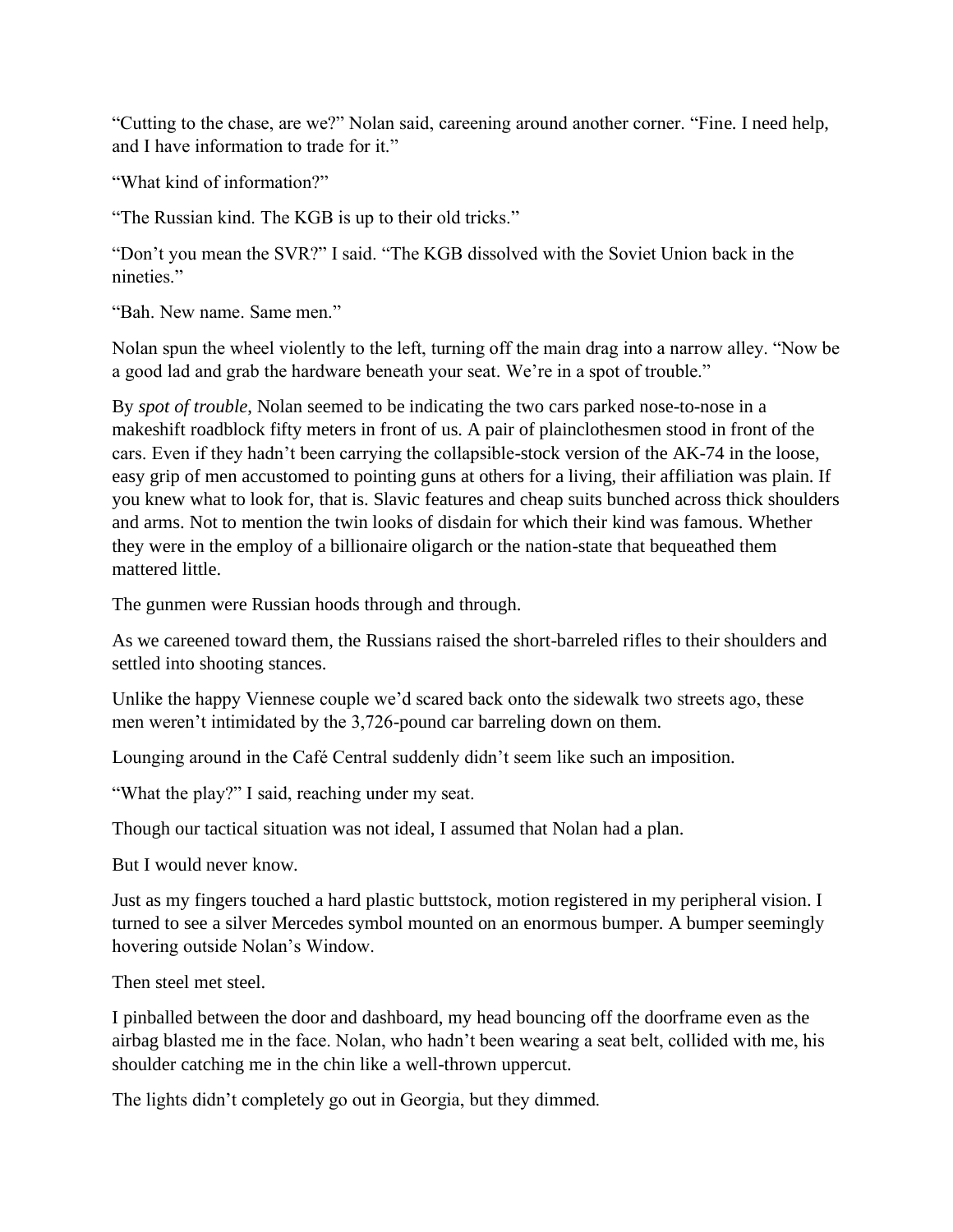Significantly.

Rough hands dragged me from the car. I tried to resist, but my major muscle groups weren't cooperating. The Russians yanked me from my seat and dumped me on the ground like a pile of wet laundry. I tried to sit up, but my brain had other plans.

The world spun.

I slid into darkness.

A slamming car door roused me a second time. Opening my eyes, I saw two gunmen dragging Nolan's limp body toward one of the roadblock cars. Though his face was a mess of cuts, and blood streamed from his broken nose, Nolan's eyelids fluttered open. He offered me a weak smile before his captors tossed him into the backseat and climbed in behind him.

I pushed myself upright, trying to stand, but flopped onto my side instead. My legs were wobbly, and while the world was no longer spinning, it was still badly listing. Gritting my teeth, I closed my eyes, pressed both palms flat against the cobblestones, and pushed. Ignoring the gonging in my head, I struggled to my knees, swaying like a drunken sailor.

The kidnapping wasn't going down in a Karachi back alley. It was happening in broad daylight in a major European city known for its effective police force and almost nonexistent crime. To get away with this, the snatch team needed to minimize the information a potential witness could pass to the police.

So they needed to minimize me.

Heavy soled shoes crunching on broken glass lent a sense of urgency to my effort. In my current state, I wouldn't survive a round with Tinker Bell, let alone Russian killers. But firearms were the great equalizer. The Audi and the weapon secreted under my seat were just feet away. The violent crash sequence surely would have shaken it loose, but I'd take scrounging in the car for a gun over waiting for death in the middle of the street.

Since the world was off its axis, I kept my eyes closed to neutralize the vertigo and stumbled toward the car. After three lurching steps, my outstretched fingers found the Audi's cool metal frame. Wrapping my hand around the car's doorjamb, I tumbled into the inviting interior.

Or tried to.

Someone grabbed a handful of my shoulder and spun me around. My arms were wet noodles, but I threw an elbow as I turned, hoping to bury the pointy end into a Russian jaw or temple.

I missed.

My attacker ducked beneath the clumsy strike, hammering me with a body blow to the stomach, followed by a hook into the kidney. I'd taken a punch or two in my life, but nothing like this. The Russian had fists of concrete. Lightning sparked across my abdomen.

I doubled over, gasping, powerless to avoid the inevitable knee to my jaw.